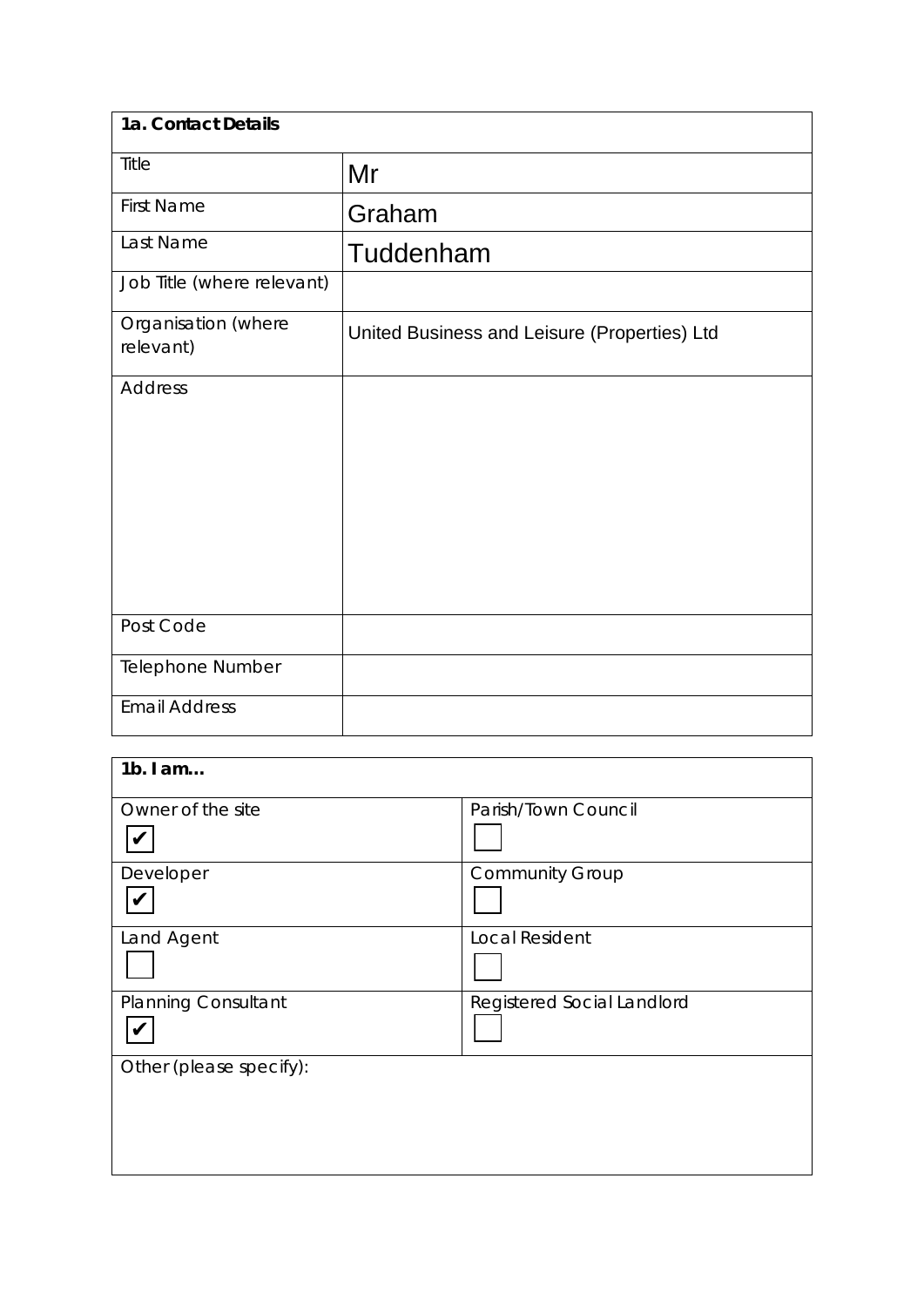| 1c. Client/Landowner Details (if different from question 1a) |                                    |  |
|--------------------------------------------------------------|------------------------------------|--|
| Title                                                        | N/A                                |  |
| <b>First Name</b>                                            | N/A                                |  |
| Last Name                                                    | N/A                                |  |
| Job Title (where relevant)                                   | N/A                                |  |
| Organisation (where<br>relevant)                             | Fuel Allotments Charity, Wymondham |  |
| <b>Address</b>                                               | N/A                                |  |
| Post Code                                                    | N/A                                |  |
| <b>Telephone Number</b>                                      | N/A                                |  |
| <b>Email Address</b>                                         | N/A                                |  |

| 2. Site Details                                                                                                                                                    |                                                                  |
|--------------------------------------------------------------------------------------------------------------------------------------------------------------------|------------------------------------------------------------------|
| Site location / address and post<br>code                                                                                                                           | Land to the North East of Carpenters Barn,<br>Wymondham, Norfolk |
| (please include as an attachment<br>to this response form a location<br>plan of the site on an scaled OS<br>base with the boundaries of the<br>site clearly shown) |                                                                  |
| Grid reference (if known)                                                                                                                                          | TG130037                                                         |
| Site area (hectares)                                                                                                                                               | Circa 6.5 Hectares                                               |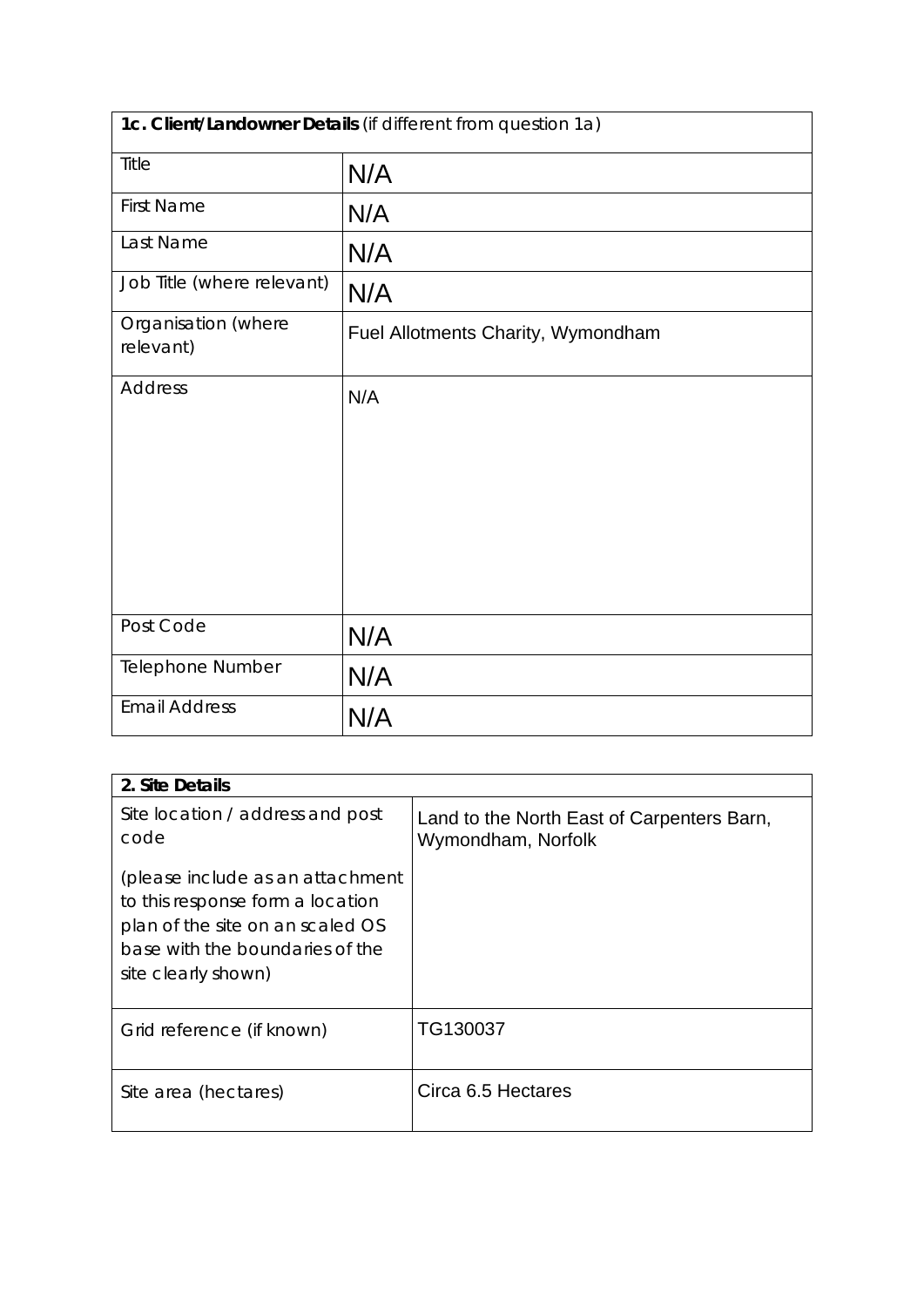| <b>Site Ownership</b>                                                                                                                                                 |                                                                                     |                                                                           |
|-----------------------------------------------------------------------------------------------------------------------------------------------------------------------|-------------------------------------------------------------------------------------|---------------------------------------------------------------------------|
| 3a. I (or my client)                                                                                                                                                  |                                                                                     |                                                                           |
| Is the sole owner of the<br>site                                                                                                                                      | Is a part owner of the site                                                         | Do/Does not own (or hold<br>any legal interest in) the<br>site whatsoever |
|                                                                                                                                                                       |                                                                                     |                                                                           |
| 3b. Please provide the name, address and contact details of the site's<br>landowner(s) and attach copies of all relevant title plans and deeds (if available).<br>N/A |                                                                                     |                                                                           |
| 3c. If the site is in multiple<br>landownerships do all<br>landowners support your<br>proposal for the site?                                                          | Yes                                                                                 | <b>No</b>                                                                 |
| 3d. If you answered no to the above question please provide details of why not all<br>of the sites owners support your proposals for the site.                        |                                                                                     |                                                                           |
|                                                                                                                                                                       |                                                                                     |                                                                           |
| <b>Current and Historic Land Uses</b>                                                                                                                                 | 4a. Current Land Use (Please describe the site's current land use e.g. agriculture, |                                                                           |
| employment, unused/vacant etc.)                                                                                                                                       |                                                                                     |                                                                           |

Yes No

 $\odot$ 

| Agricultural |  |
|--------------|--|
|              |  |

**4b. Has the site been previously developed?**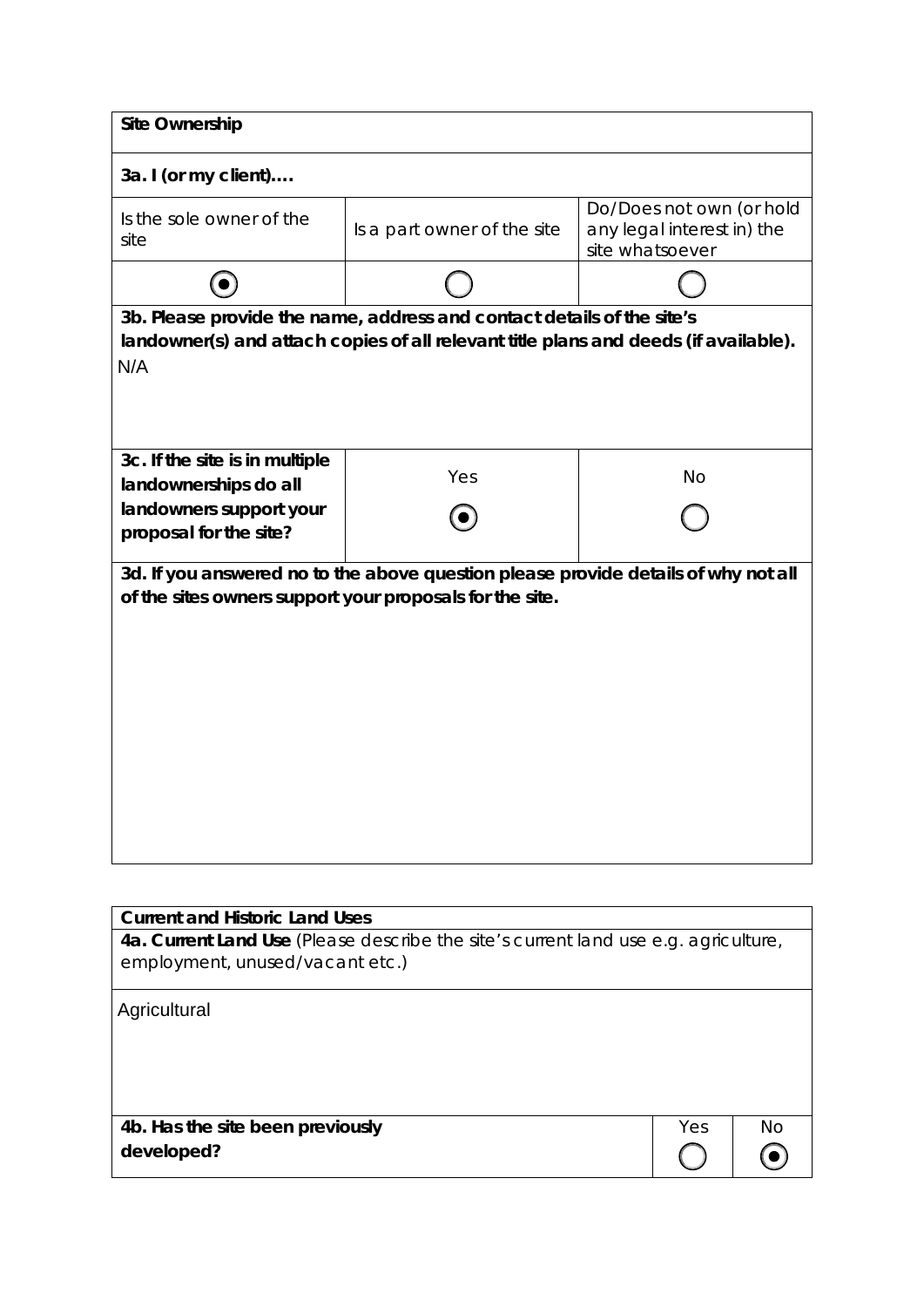| 4c. Describe any previous uses of the site. (please provide details of any relevant |  |
|-------------------------------------------------------------------------------------|--|
| historic planning applications, including application numbers if known)             |  |

**Agricultural** 

## **Proposed Future Uses**

**5a. Please provide a short description of the development or land use you proposed** (if you are proposing a site to be designated as local green space please go directly to question 6)

Residential development of up to 150 dwellings including associated green infrastructure and open space.

## **5b. Which of the following use or uses are you proposing?**

| Business & offices           |                                 | Recreation & Leisure                                                                                                                               |
|------------------------------|---------------------------------|----------------------------------------------------------------------------------------------------------------------------------------------------|
| General industrial           |                                 | Community Use                                                                                                                                      |
| Storage & distribution       |                                 | Public Open Space                                                                                                                                  |
| .<br>Fourism                 |                                 | Other (Please Specify)                                                                                                                             |
|                              |                                 |                                                                                                                                                    |
|                              |                                 |                                                                                                                                                    |
| <b>Residential Care Home</b> | Up to 150 residential dwellings | 5c. Please provide further details of your proposal, including details on number of<br>houses and proposed floorspace of commercial buildings etc. |

**5d. Please describe any benefits to the Local Area that the development of the site could provide.**

The provision of much needed housing in a sustainable location.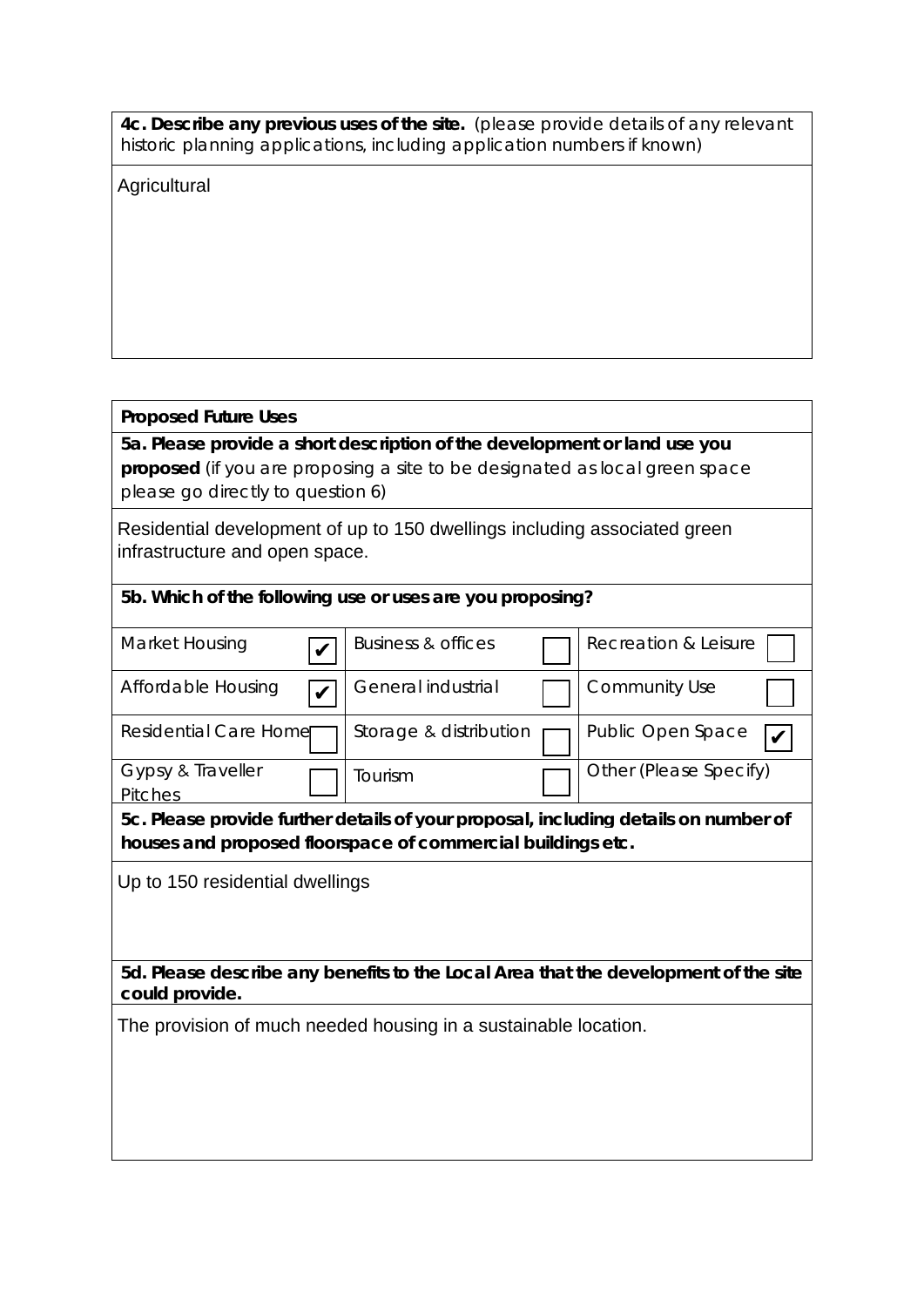## **Local Green Space**

If you are proposed a site to be designated as Local Green Space please complete the following questions. These questions do not need to be completed if you are not proposing a site as Local Green Space. Please consult the guidance notes for an explanation of Local Green Space Designations.

**6a.Which community would the site serve and how would the designation of the site benefit that community.** 

N/A

**6b. Please describe why you consider the site to be of particular local significance e.g. recreational value, tranquillity or richness in wildlife.**

N/A

## **Site Features and Constraints**

Are there any features of the site or limitations that may constrain development on this site (please give details)?

**7a. Site Access:** Is there a current means of access to the site from the public highway, does this access need to be improved before development can take place and are there any public rights of way that cross or adjoin the site?

The site will be accessed on its southern boundary via the consented development under application South Norfolk Council planning reference 2014/0799 which was granted at appeal in September 2016.

**7b. Topography:** Are there any slopes or significant changes of in levels that could affect the development of the site?

The site is reletavely flat in nature and does not provide any specific landscape features.

**7c. Ground Conditions:** Are ground conditions on the site stable? Are there potential ground contamination issues?

No known issues.

**7d. Flood Risk:** Is the site liable to river, ground water or surface water flooding and if so what is the nature, source and frequency of the flooding?

No known issues.

**7e. Legal Issues:** Is there land in third party ownership, or access rights, which must be acquired to develop the site, do any restrictive covenants exist, are there any existing tenancies?

No known issues which would affect the timely delivery of the Site for residential development. An existing farm tenancy is in place but agreement has been reached with the tenant to allow development to take place.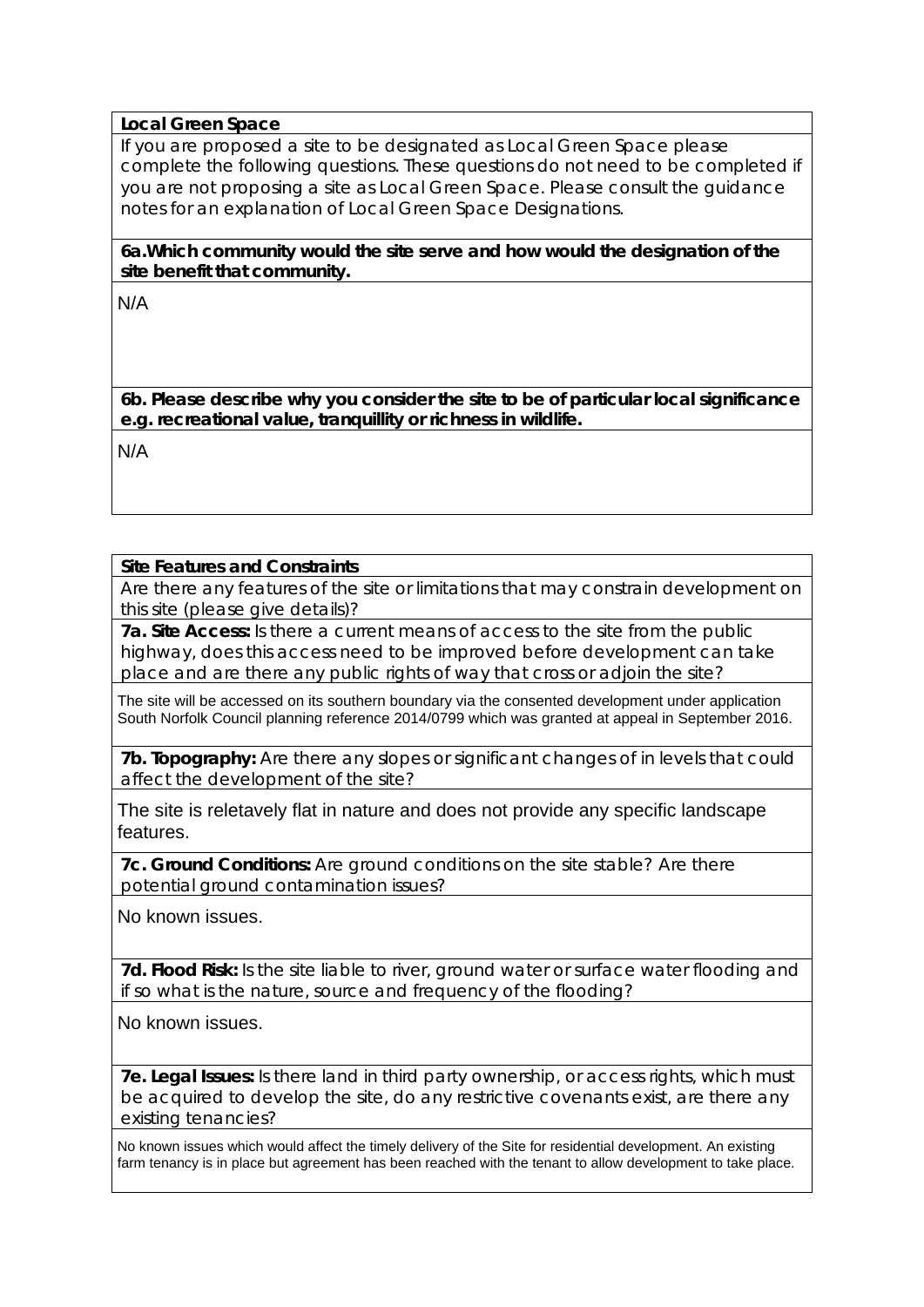**7f. Environmental Issues:** Is the site located next to a watercourse or mature woodland, are there any significant trees or hedgerows crossing or bordering the site are there any known features of ecological or geological importance on or adjacent to the site?

No known issues. Extensive surveys and investigation works have been carried out on surrounding land over the past circa 7 years which all indicate that no issues are likely to be found.

**7g. Heritage Issues:** Are there any listed buildings, Conservation Areas, Historic Parklands or Schedules Monuments on the site or nearby? If so, how might the site's development affect them?

Listed building - Yes. Oakland Farmhouse Grade 2 listed. Circa 475 metres from Site. The development of the Site is screened from the Listed Building and would not have a detrimental impact. Additional screening will be provided as part of the development of the Site.

**7h. Neighbouring Uses:** What are the neighbouring uses and will either the proposed use or neighbouring uses have any implications?

Residential development on the western and southern boundaries. New Wymondham Rugby club ground with social and sporting facilities located on the north western boundary. The proposed Site would not provide any harmful implications to the existing neighbouring uses.

**7i. Existing uses and Buildings:** are there any existing buildings or uses that need to be relocated before the site can be developed.

N/A

**7j. Other**: (please specify):

N/A

#### **Utilities**

**8a. Which of the following are likely to be readily available to service the site and enable its development? Please provide details where possible.**

|                           | Yes         | <b>No</b> | Unsure |
|---------------------------|-------------|-----------|--------|
| Mains water supply        |             |           |        |
| Mains sewerage            | $(\bullet)$ |           |        |
| Electricity supply        | (●)         |           |        |
| Gas supply                | $\bullet$ ) |           |        |
| Public highway            |             |           |        |
| <b>Broadband internet</b> |             |           |        |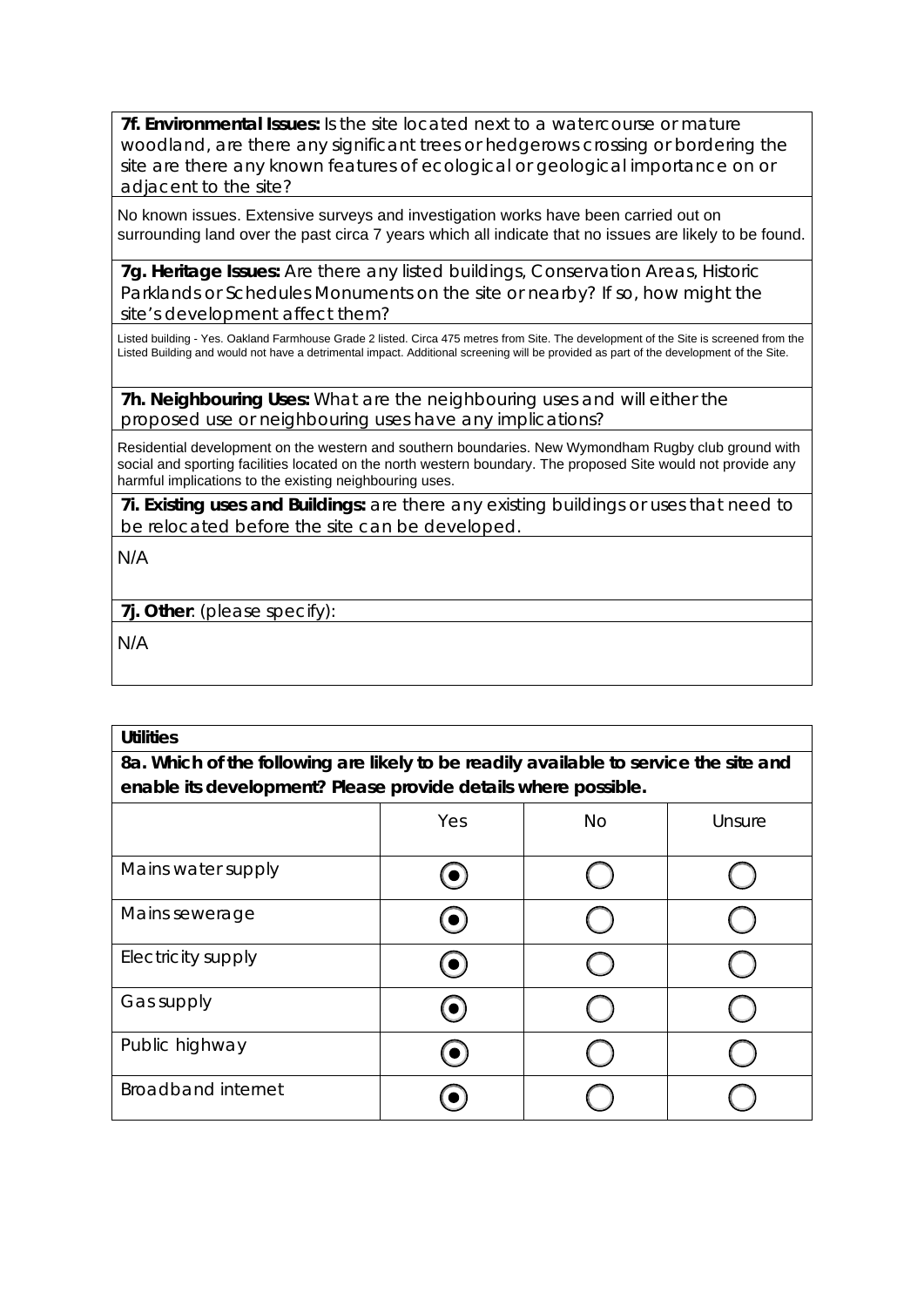| Other (please specify): | N/A                                                                                |
|-------------------------|------------------------------------------------------------------------------------|
|                         |                                                                                    |
|                         | 8b. Please provide any further information on the utilities available on the site: |
|                         | All utilities are available and readily accesible at the boundary of the Site      |
|                         |                                                                                    |
|                         |                                                                                    |
|                         |                                                                                    |
|                         |                                                                                    |
|                         |                                                                                    |
|                         |                                                                                    |

### **Availability**

**9a. Please indicate when the site could be made available for the land use or development proposed.**

 $\left( \begin{array}{c} \end{array} \right)$ 

 $\odot$ 

 $\overline{\bigcirc}$ 

 $\overline{\bigcirc}$ 

 $\bigcirc$ 

Immediately

1 to 5 years (by April 2021)

5 - 10 years (between April 2021 and 2026)

10 – 15 years (between April 2026 and 2031)

15 - 20 years (between April 2031 and 2036)

**9b. Please give reasons for the answer given above.**

Development of the Site could commence within 1 year of the grant of a planning permission.

## **Market Interest**

**10. Please choose the most appropriate category below to indicate what level of market interest there is/has been in the site. Please include relevant dates in the comments section.**

|                           | Yes | Comments |
|---------------------------|-----|----------|
| Site is owned by a        |     |          |
| developer/promoter        |     |          |
| Site is under option to a |     |          |
| developer/promoter        |     |          |
| Enquiries received        |     |          |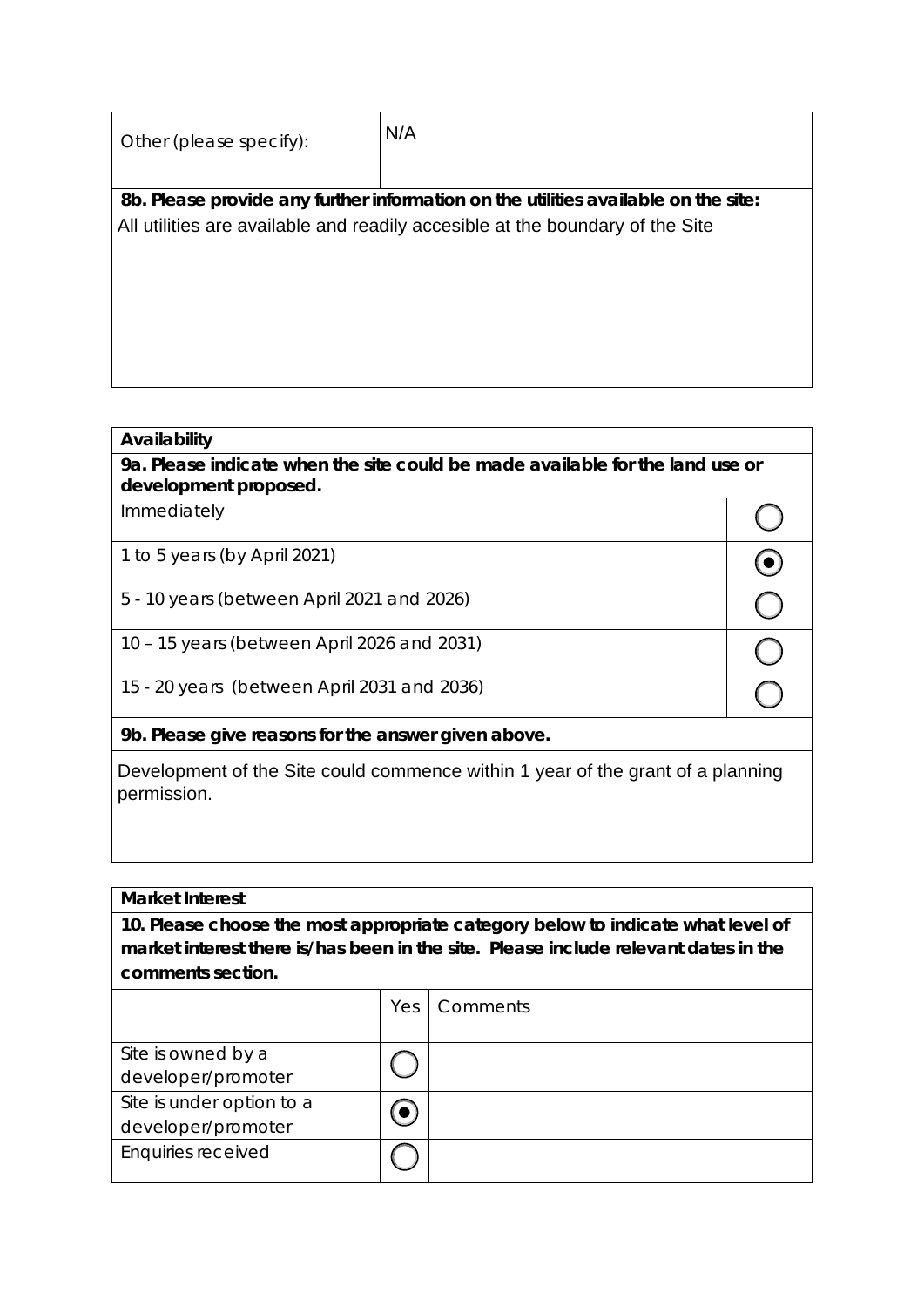| Site is being marketed |  |
|------------------------|--|
| None                   |  |
| Not known              |  |

| <b>Delivery</b>                                                                                                                                                   |  |  |
|-------------------------------------------------------------------------------------------------------------------------------------------------------------------|--|--|
| 11a. Please indicate when you anticipate the proposed development could be<br>begun.                                                                              |  |  |
| Up to 5 years (by April 2021)                                                                                                                                     |  |  |
| 5 - 10 years (between April 2021 and 2026)                                                                                                                        |  |  |
| 10 - 15 years (between April 2026 and 2031)                                                                                                                       |  |  |
| 15 - 20 years (between April 2031 and 2036)                                                                                                                       |  |  |
| 11b. Once started, how many years do you think it would take to complete the<br>proposed development (if known)?                                                  |  |  |
| Once construction has started on the Site, it is anticipated that the Site would be<br>completed within 3 - 4 years (I.e circa 50 dwelling completions per year). |  |  |

| Viability                                                                                                                                                                                                                                                                                                                                                                                                                              |     |     |        |
|----------------------------------------------------------------------------------------------------------------------------------------------------------------------------------------------------------------------------------------------------------------------------------------------------------------------------------------------------------------------------------------------------------------------------------------|-----|-----|--------|
| 12a. You acknowledge that there are likely to be policy requirements<br>and Community Infrastructure Levy (CIL) costs to be met which will be in<br>addition to the other development costs of the site (depending on the<br>type and scale of land use proposed). These requirements are likely to<br>include but are not limited to: Affordable Housing; Sports Pitches &<br>Children's Play Space and Community Infrastructure Levy |     |     |        |
|                                                                                                                                                                                                                                                                                                                                                                                                                                        | Yes | No. | Unsure |
| 12b. Do you know if there are there any abnormal<br>costs that could affect the viability of the site e.g.<br>infrastructure, demolition or ground conditions?                                                                                                                                                                                                                                                                         |     |     |        |
| 12c. If there are abnormal costs associated with the site please provide details:<br>N/A                                                                                                                                                                                                                                                                                                                                               |     |     |        |
| 12d. Do you consider that the site is currently viable<br>for its proposed use taking into account any and all<br>current planning policy and CIL considerations and<br>other abnormal development costs associated with<br>the site?                                                                                                                                                                                                  |     |     |        |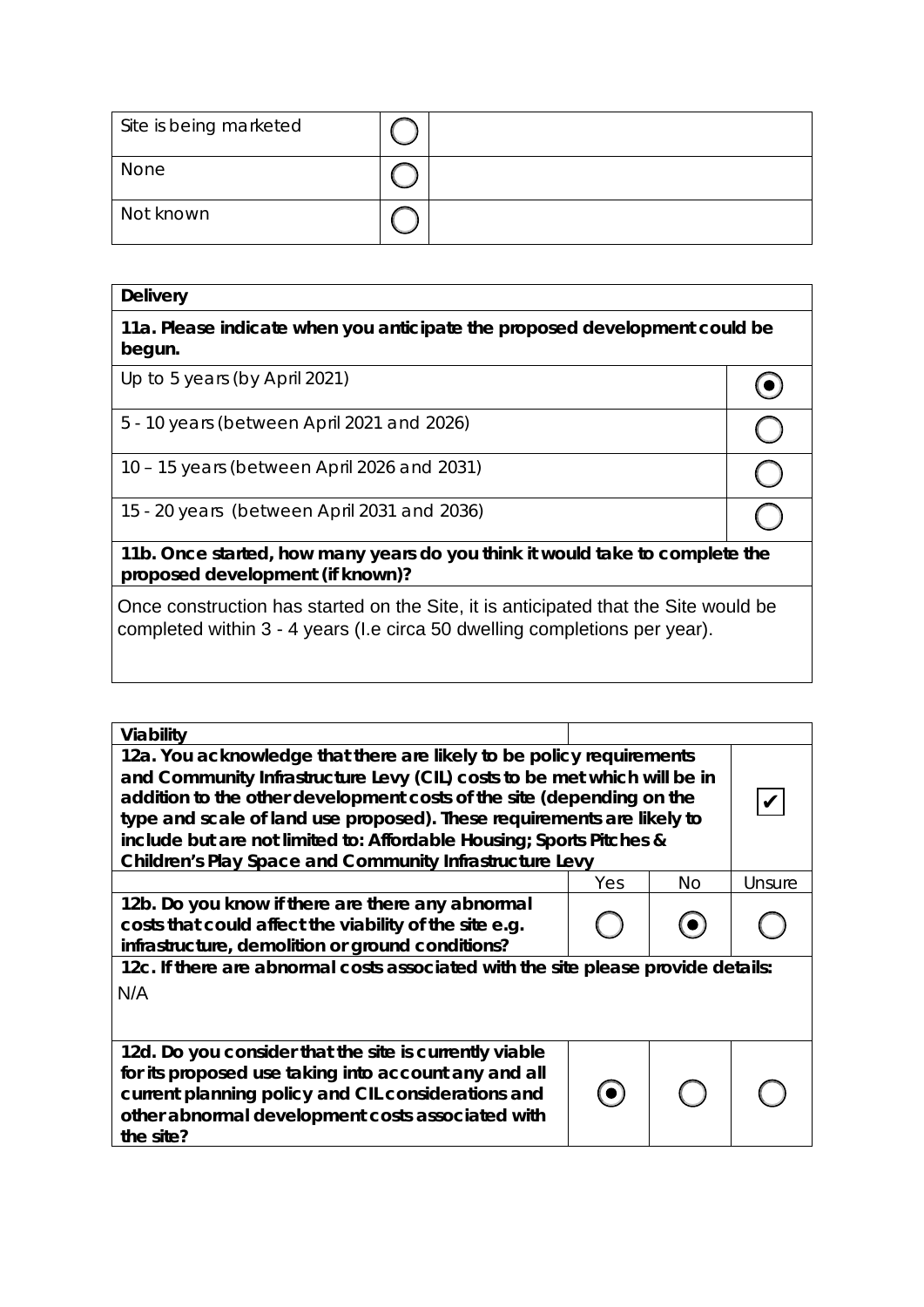**12e. Please attach any viability assessment or development appraisal you have undertaken for the site, or any other evidence you consider helps demonstrate the viability of the site.** 

N/A

**Other Relevant Information**

**13. Please use the space below to for additional information or further explanations on any of the topics covered in this form**

N/A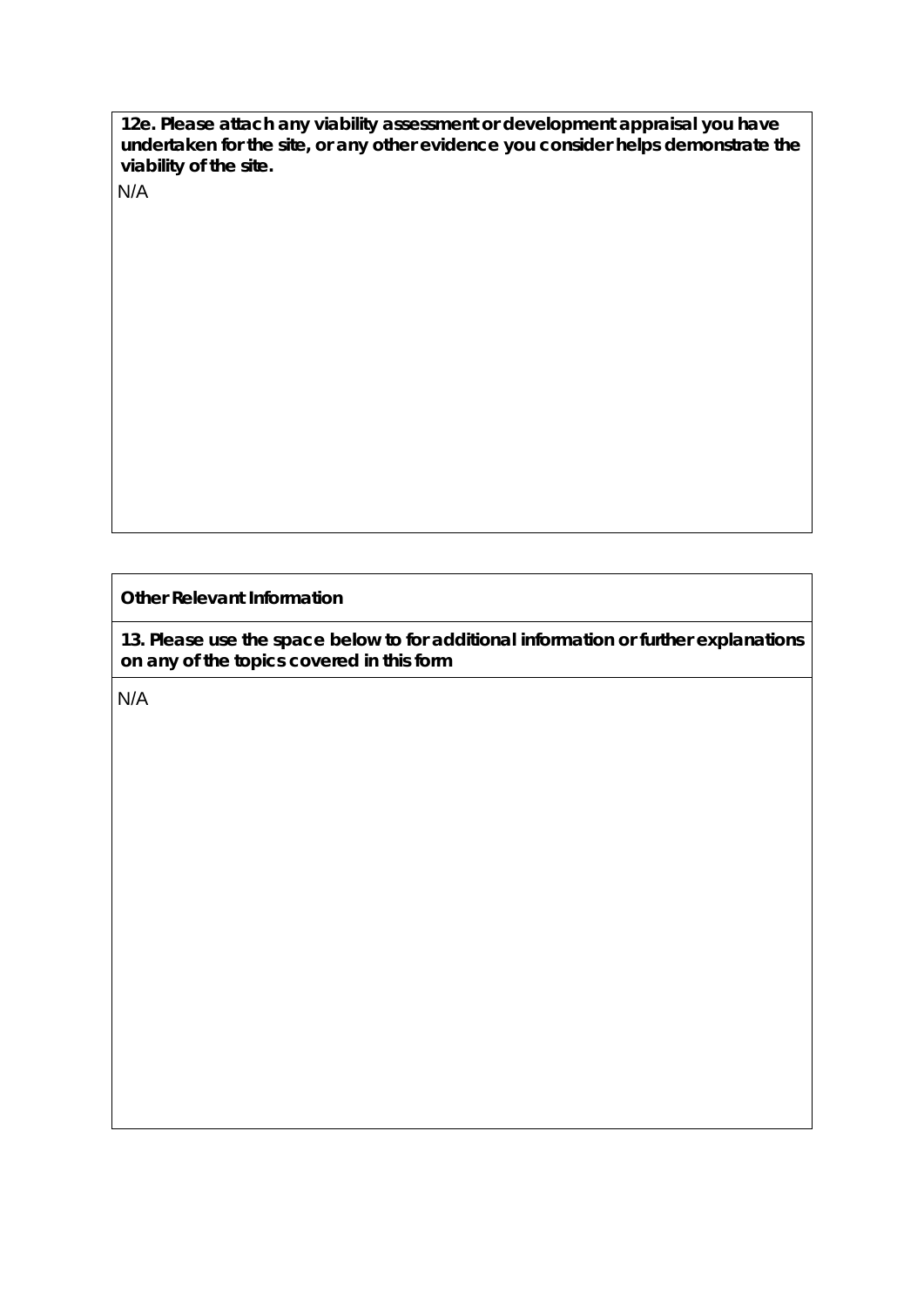| <b>Check List</b>                                                |   |
|------------------------------------------------------------------|---|
| <b>Your Details</b>                                              |   |
| Site Details (including site location plan)                      |   |
| Site Ownership                                                   |   |
| <b>Current and Historic Land Uses</b>                            |   |
| Proposed Future Uses                                             |   |
| Local Green Space (Only to be completed for proposed Local Green |   |
| Space Designations)                                              |   |
| Site Features and Constraints                                    | V |
| <b>Utilities</b>                                                 |   |
| Availability                                                     |   |
| Market Interest                                                  |   |
| Delivery                                                         |   |
| Viability                                                        |   |
| Other Relevant Information                                       |   |
| Declaration                                                      |   |

# **14. Declaration**

I understand that:

# **Data Protection and Freedom of Information**

The Data Controller of this information under the Data Protection Act 1998 will be Norfolk County Council, which will hold the data on behalf of Broadland District Council, Norwich City Council and South Norfolk District Council. The purposes of collecting this data are:

- To assist in the preparation of the Greater Norwich Local Plan
- To contact you, if necessary, regarding the answers given in your form.
- To evaluate the development potential of the submitted site for the uses proposed within the form.

## **Disclaimer**

The responses received as part of the Greater Norwich Local Plan "Call for Sites" will be published and made available for public viewing. By submitting this form you are consenting to the details about you and your individual sites being stored by Norfolk County Council, and the details being published for consultation purposes. Any information you consider to be confidential is clearly marked in the submitted response form and you have confirmed with the Council(s) in advance that such information can be kept confidential as instructed in the Greater Norwich Local Plan Call for Sites Response Form Guidance Notes.

I agree that the details within this form can be held by Norfolk County Council and that those details can be shared with Broadland District Council, Norwich City Council and South Norfolk District Council for the purposes specified in this declaration.

| , <sup>Name</sup> Graham Tuddenham | Date 21/09/2017 |
|------------------------------------|-----------------|
|                                    |                 |